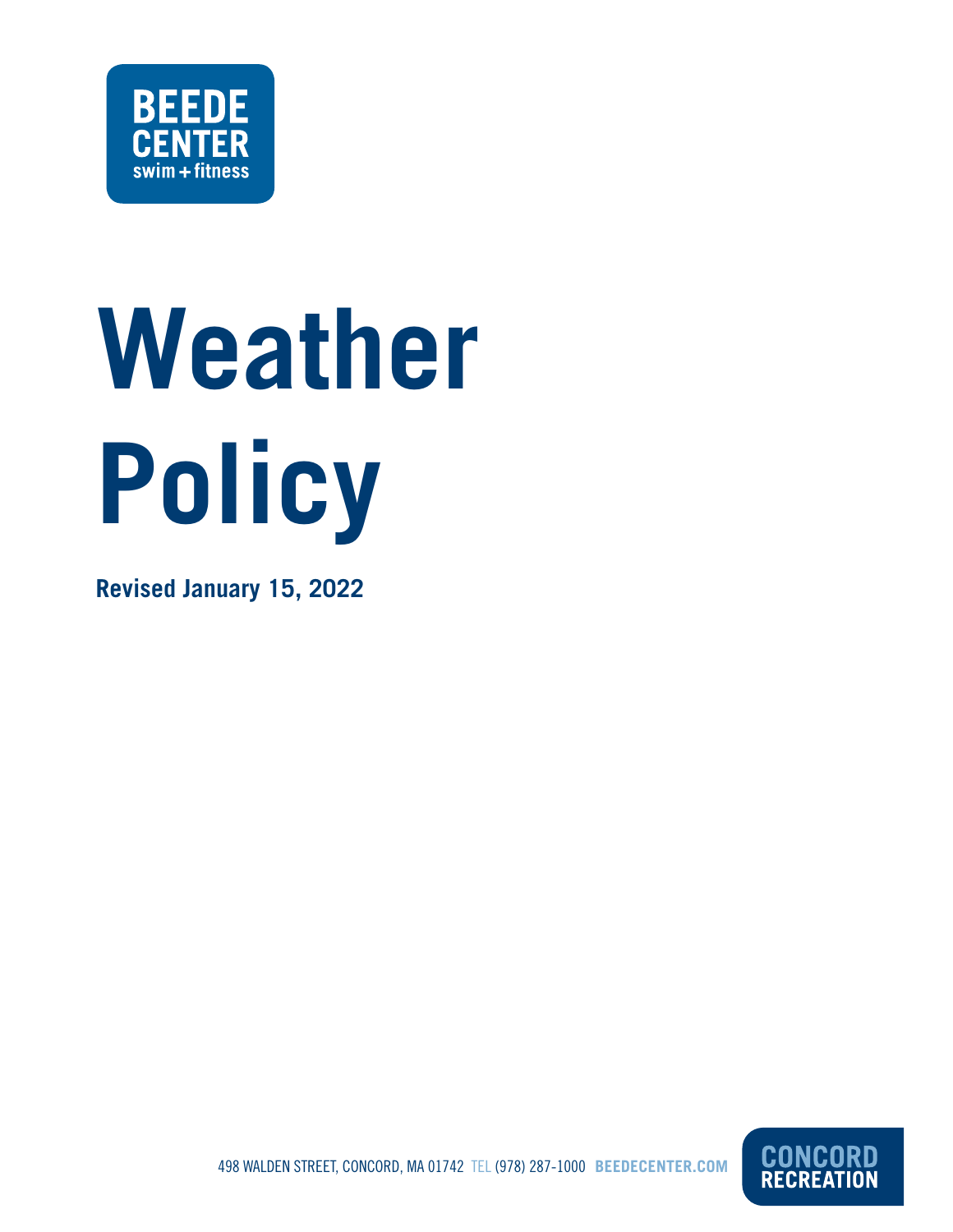# **WEATHER POLICY**

We make our weather related decisions based on the safety of our members and staff. We encourage you to use your discretion in determining whether or not to visit the Beede Center during inclement weather. Information related to delays and cancellations to programs/classes and facilities will be updated on the Beede Center phone (978-287-1000), sent via Constant Contact and Social Media as soon as those decisions have been made.

# **WEEKDAYS**

For early morning storms, the decision will be made to close or delay the Center's opening by 4:30 am--members may call after 4:30 am for a recorded message. The telephone number is 978-287-1000.

# **WEEKENDS**

For early morning storms, the decision will be made to close or delay the Center's opening by 6:00 am--members may call after 6:00 am for a recorded message. The telephone number is 978-287-1000.

In the event of a storm during daytime hours, members are encouraged to call prior to venturing out. It is our policy to remain open if at all possible but management reserves the right to make decisions based on the safety of both our members and our staff.

For Aquatic programs please call 978-287-1000 to confirm if the program is being held.

For Fitness programs please call 978-287-1000 to confirm if the program is being held.

#### **THUNDER/LIGHTNING**

Please be aware that it is the policy of the Beede Center, with the safety of our members and guests in mind, to evacuate the pool area when thunder and lightning is present. We recommend that patrons do not take showers during a severe storm.

While no reported human injuries have occurred in indoor pools, it is the recommendation of the National Lightning Safety Institute to remove swimmers from indoor pools and shower areas during severe storms. There are multiple reported cases of mechanical damage to equipment located inside buildings that suffer a near ground or building strike.

Severe storms will be considered approaching thunder and lightning storms during the spring and summer months. Evidence of thunder indicates approaching weather and also places the approaching storm about 5 – 10 miles away. Unfortunately, lightning has the potential to strike over 10 miles away from an approaching storm.

Once members and guests have been evacuated, the pool area may not re-open until 30 minutes have passed with no severe storm activity.

These guidelines are also recommended by the following:

National Lightning Safety Institute - YMCA Service Corporation - Redwoods Insurance Group - NCAA - National Athletic Trainers Association - USA Swimming - American College of Emergency Physicians. DE, ND, SD, MI, RI, and MD.

## **TORNADO WATCH/WARNING**

A tornado watch is issued to alert people to the possibility of a tornado developing in our area. At this point, a tornado has not been seen but the conditions are very favorable for tornadoes to occur at any moment. Be ready to seek shelter at a moment's notice.

A tornado warning is issued when a tornado has actually been sighted or has been picked up on radar in our area. This means that you need to take shelter immediately in a safe sturdy structure. If this should occur while you are at the Beede Center an announcement will be made on the building's P.A. system instructing you to gather in a designated area in the building. Anyone wishing to exit the building will be apprised of the current situation given the most current information available and advised to remain in the building. During such an event, no children participating in the Town of Concord Recreation programs or using the Beede Center will be allowed to leave the facility without being accompanied by a parent/guardian.